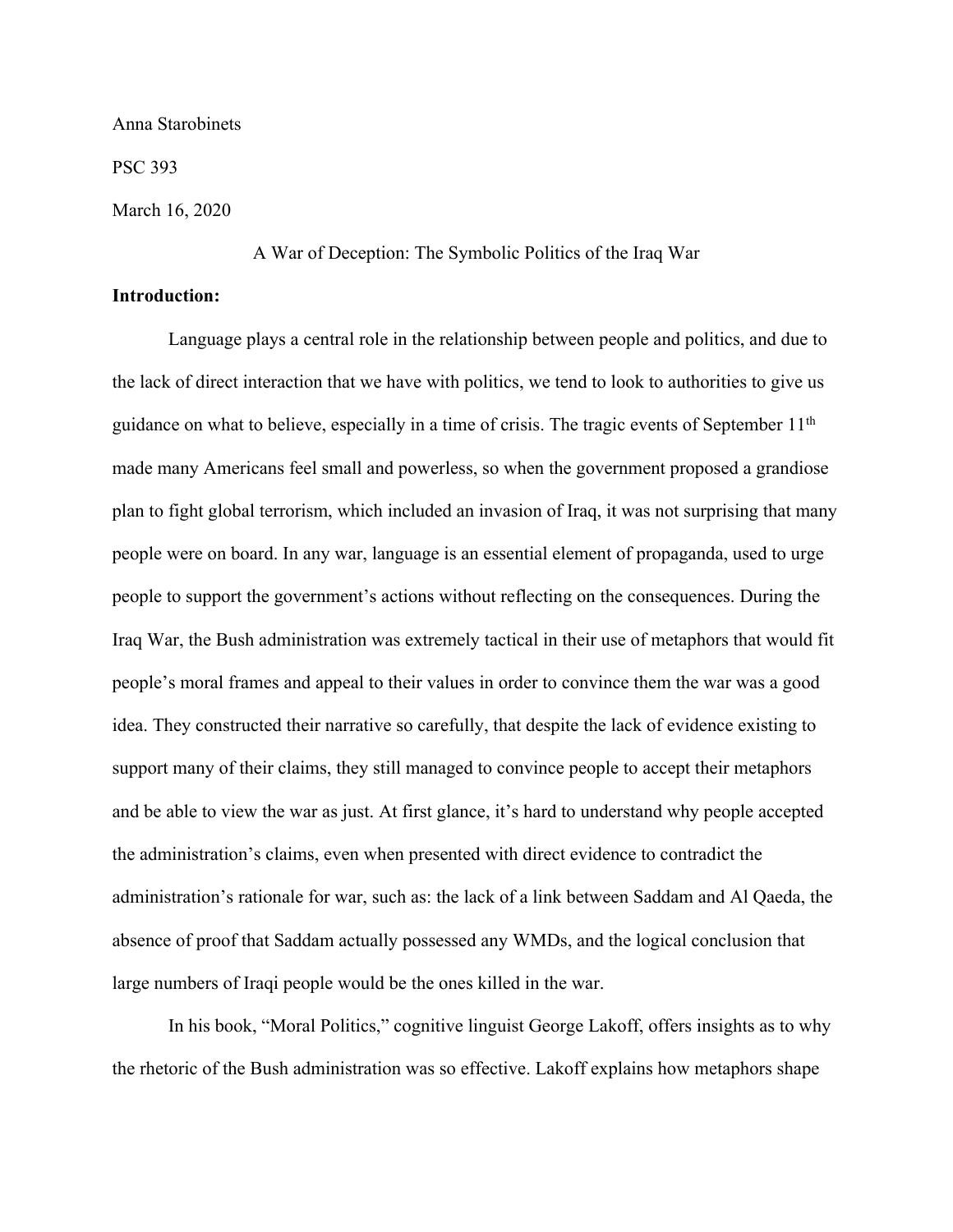the way we think about the world and claims that "much of moral reasoning is metaphorical" (5) which is why the way we perceive information is determined by metaphors, not by facts. He also claims that many of our thoughts are unconscious because we use an elaborate system of concepts, of which we are not aware of, when we think. Once these concepts, or frames, are constructed, we process information through them and when certain facts don't fit our frames, we are more likely to ignore those facts or adjust them to fit our frames, rather than question the frames themselves, which results in strong use of confirmation bias. The Bush administration used the American public's fears of terrorism, stemming from the September 11<sup>th</sup> attacks, and the pre-conceptions people had about Saddam Hussein from the First Gulf War in 1991, and was extremely tactical in its use of metaphors to justify the Iraq War. By analyzing the language and rhetoric of the Bush administration, it is evident that their strategic employment of metaphors, most notably the "Nation as a Person," along with the heavy use of symbolic language, including terms such as "war on terror," "weapons of mass destruction," and the defense of key American values like "freedom," evoked powerful emotions within the American public and convinced them that the only way to defeat terrorism and defend American values was to go to war with Iraq and remove Saddam Hussein from power

# **Literature Review:**

A lot of literature has discussed the lies that the Bush Administration told, to justify the Iraq war, along with the metaphors and symbolic terms they used to frame their claims, to appeal to people's emotions. In his article, "Metaphor and War, Again." George Lakoff discusses how many of the same metaphors that were used in the 1990 Gulf War, were being brought back. The central metaphor in U.S foreign policy is that "A Nation Is A Person," which Lakoff builds off of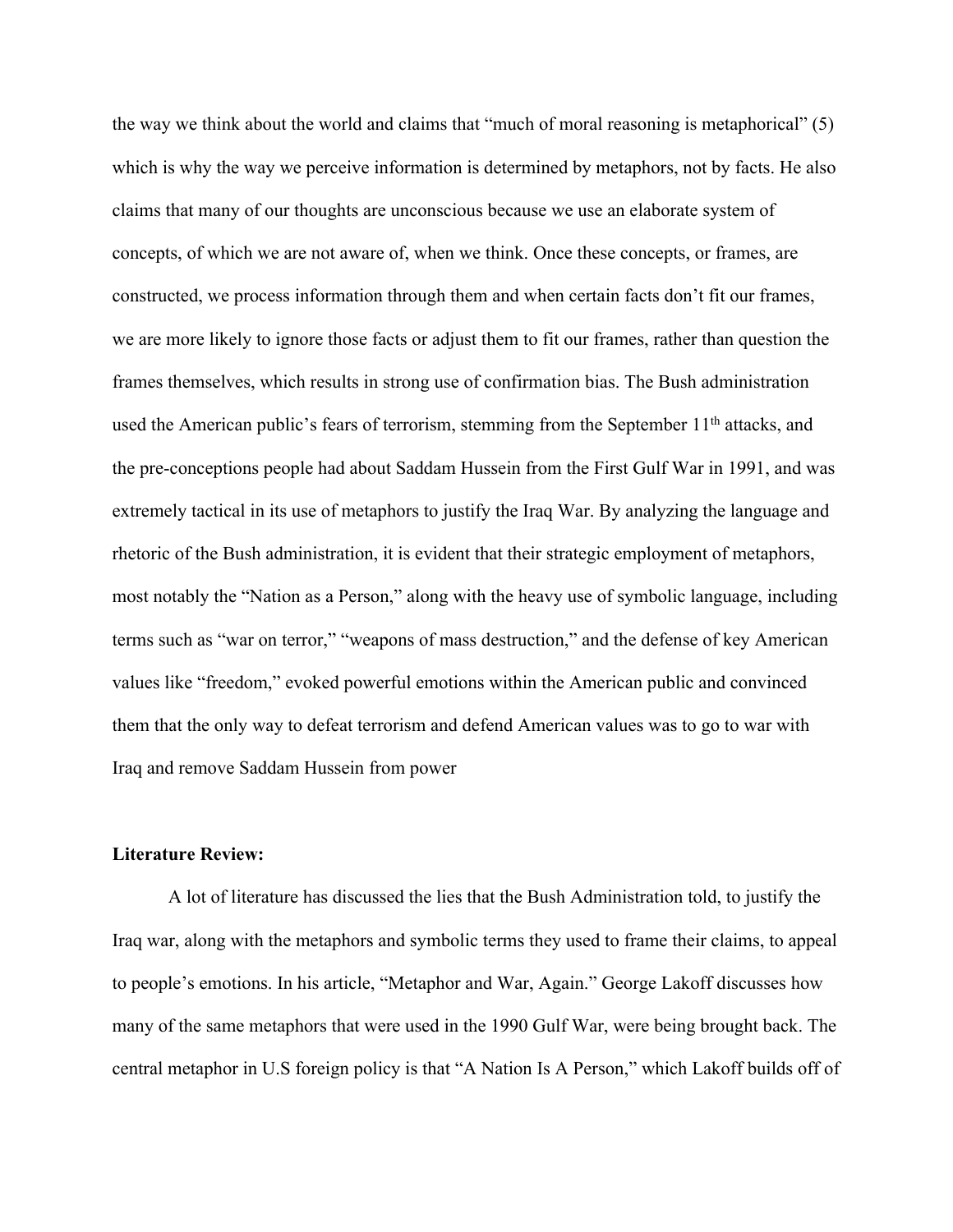to explain how various parts of the war were justified. Sovacool and Halfon explore the characteristics of the Iraq war, and the reconstruction that came after, as a discourse that the Bush administration used to justify the war. Discourse refers to "a historically emergent systems of objects, concepts, categories, and theories that mutually reinforce each other, thereby stabilizing meaning and identity" (Sovacool and Haflon 2007). Certain discourses become dominant and institutionalized over time and tend to generate certain policy narratives that also become dominant (Sovacool and Halfon 2007). However, in order for discourses to maintain their dominance and appearance of truth, they also must remain unchanged which explains why the Bush administration's consistent use of the metaphors that fit into the "nation as a person" system, along with claims about the links between Saddam and al Qaeda, essentially became unquestioned truths to the American people.

"Identity, or what it means to be American," (Sovacool and Halfon 2007) was greatly emphasized by the metaphors and terms used by the administration as they commonly addressed protecting our own freedom and the freedom of the Iraqi people. "Threat assessment, or the identification and construction of threats and representations of danger that justify military policy and interventions" (Sovacool and Halfon 2007) was also prominent in the administration's language as they carefully constructed a narrative that made Saddam appear as a grave danger that needed to be defeated, hence justifying going to war. The administration conceptualized Iraq in terms of a single person, Saddam Hussein, and framed every action as being taken against him specifically, and not the people of Iraq. Because Saddam was our enemy, Iraq was our enemy and had to be defeated to preserve our national interests, which included being healthy and strong. Framing the war as a way to preserve national interests was a very wise choice because within discourse, "language of terrorism had increasingly become the generic signifier of threat,"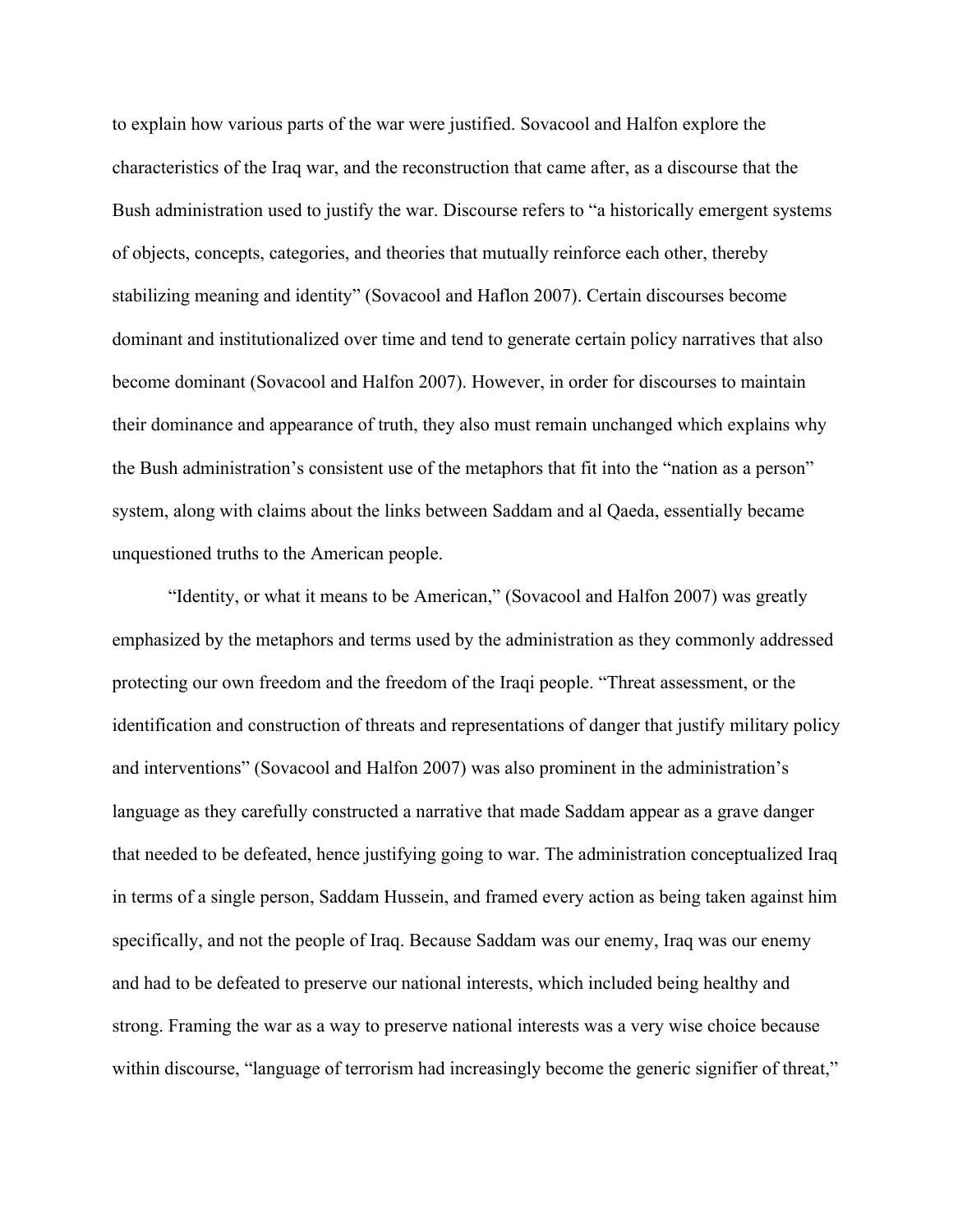(Sovacool and Haflon 2007). The administration used systematic politics of mass deception based on lies to create a "war on terror" rhetoric, in an effort to manipulate the American public into a sense of fear which would lead them to support their agenda (Kellner 2007). In an interview, former National Security Advisor Zbigniew Brzezinski claimed that the administration "exploited 9/11, relying on highly effective demagoguery in which sadly the President played a leading role" (World Policy Journal 2007). Despite never explicitly stating that Saddam Hussein played a role in 9/11, by consistently linking Saddam to al Qaeda and terrorist activities, Bush was able to provide a context from which the American people could make such a connection (Gershskoff and Kushner). Even when the mission in Iraq began to show cracks and the 9/11 Commission concluded that there had in fact, not been any connection between 9/11 and Iraq, the Bush administration continued to speak about those rhetorical connections, and the public continued to believe them (Kellner 2007). According to John Zaller's theory of public opinion, when elite discourse tends to favor a certain policy, the public only hears one perspective and tends to agree with it, (1992) which explains why in the absence of alternative information, the relatively uninformed American public was quick to align with the Bush administration's perspective.

The Nation-Person metaphor also allows for the creation of a Self-Defense/Rescue Story which was also used to justify the war. Along with framing Saddam, and therefore Iraq, as a major security threat, the Administration's language also created the image of the Iraqi people as helpless victims under Saddam's villainous rule. The United States took on both the roles of the hero and the victim because while terrorism had become a threat to our nation and we needed to defend ourselves, we were also going in to liberate Iraq and rescue them from a tyrannical regime, therefore allowing them to be free. This ties into the American identity because, one of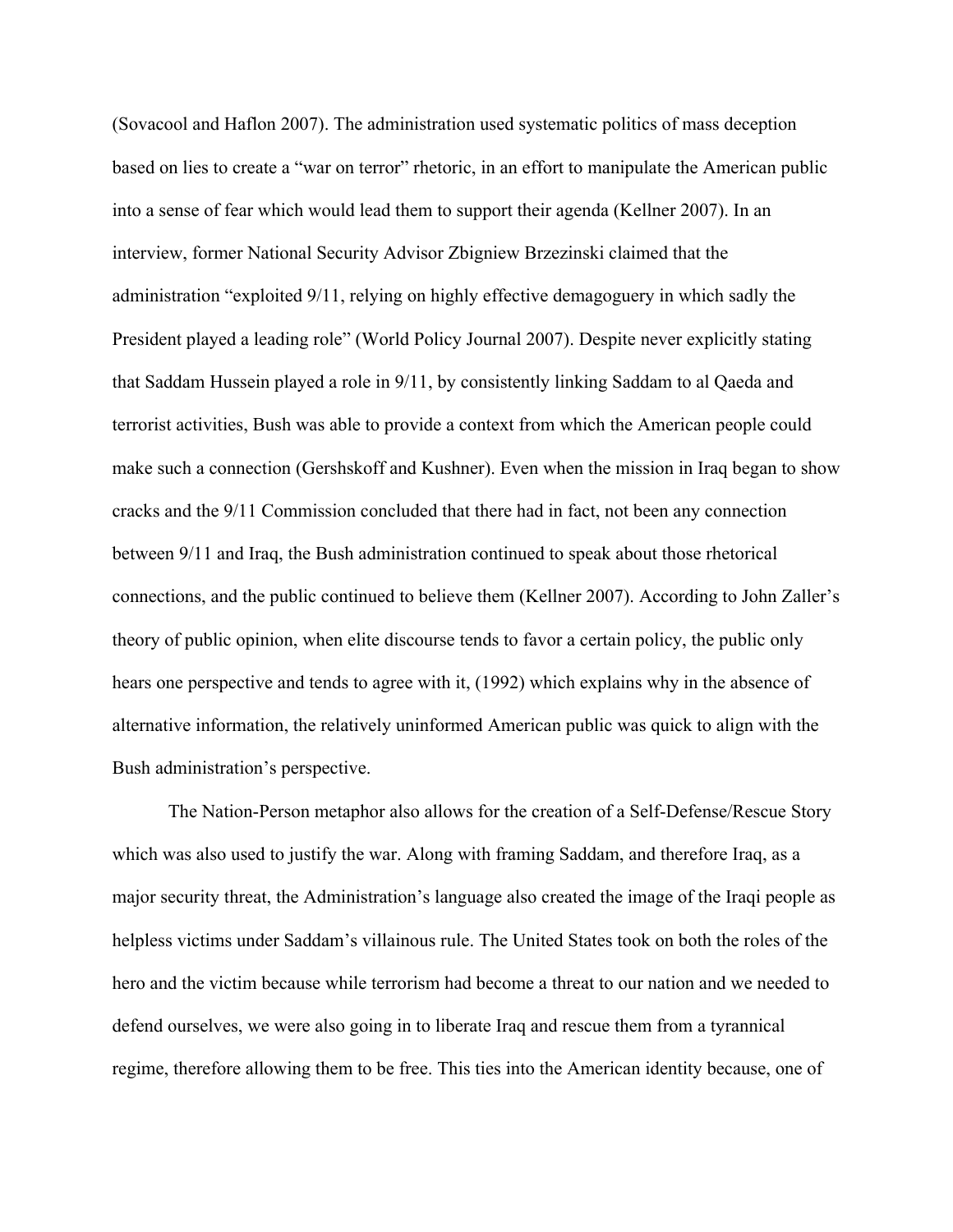the central values to Americans is freedom. Our country has a "long and contested history of defining, determining, and defending freedom," (Foner 2013) and therefore, it is not surprising that framing the decision to go into Iraq as a rescue mission to guarantee freedom to the Iraqi people was so effective. Due to its importance to the American identity, freedom has frequently been used throughout history to mobilize support for war, (Foner 2013) and in his statements beginning immediately after 9/11, Bush "repeated constantly that the war against terrorism was being fought for 'freedom,'" (Kellner 2007) which incorporates two of the main symbolic phrases that I am analyzing in my work. Conceptualizing Iraq in this way also greatly helped justify the war in the mind of Americans because they were assured that the U.S was going in to help the victims, and not injure them even more. Additionally, the presence of WMDs in Iraq, and "the claims that Saddam's WMDs posed a direct threat were most effective in sustaining political support for the war," (Pfieffer 43) because made Saddam Hussein appear as a direct threat to America. Despite the absence of the WMDs and the lack of a connection between Saddam and the 9/11 terrorist attacks, people were so traumatized by 9/11 that they were willing to support the war effort to prevent an event like that from ever reoccurring.

Given the research in this area, a lot has been done on the rhetoric of the Bush Administration in the lead-up to and during the Iraq war, but little attention has been given to the public speeches delivered by Bush himself. Pfeiffer does a deep analysis and provides evidence that proves Bush's claims were false, and also dissects various government documents from the CIA, the Department of Defense, along with news articles from the *New York Times, The Washington Post, CNN*, and *The Wall Street Journal*. Lakoff, on the other hand, does a thorough job of outlining the metaphors used by the Bush administration to justify the war and puts them into context. Both of these sources greatly contribute to my research as they give me a starting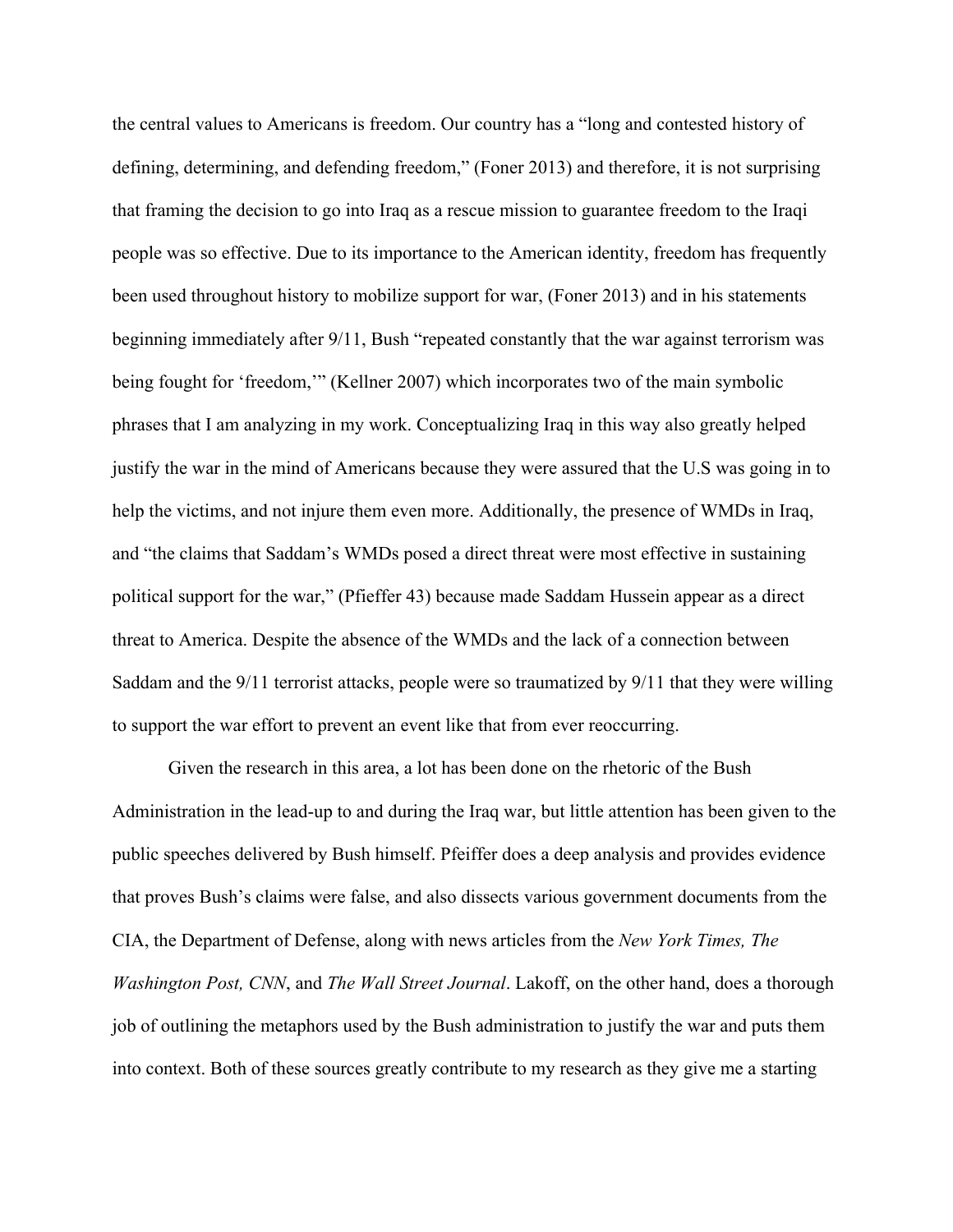point to go off of. My own research connects the war metaphors outlined by Lakoff and Bush's arguments for war that Pfeiffer presents, by analyzing how these metaphors were used as lies in President Bush's speeches, in an attempt to fill the current gap in research. By knowing which claims were lies and how they were spun, along with the metaphors that were used to spin them, I am able to more easily identify these lies and metaphors when reading Bush's speeches. This allows for better analysis and a more concrete understanding of exactly how the administration was able to so effectively spin the truth and convince the American people to support the war effort. My research is also an extension of the work done by Gershkoff and Kushner, as I also look at the use of symbolic terms like "Iraq" and "terrorism," but also focus a lot of attention on the use of metaphors in Bush's speeches, specifically those revolving around the "nation as a person" metaphor.

# **Methodology**

While there has been a lot of research done on the metaphors and symbolic language used to justify the Iraq War, there has not yet been an in-depth analysis of the metaphors and symbolic language used specifically by President Bush in his speeches. I looked directly at some of the key speeches that Bush made prior to and during the war, including his September 20, 2001 Address to Joint Session of Congress and the American people, the October 7, 2002 "Address to the Nation on the Threat of Iraq", the March 17, 2003 "Address to the Nation on Iraq," the March 16, 2003 Statement at the Atlantic Summit, the May 1, 2003 "Mission Accomplished" Speech, and the 2002, 2003 and 2004 State of the Union Addresses, and recorded which metaphors and symbolic terms he used. I chose these speeches because they cover the spectrum of metaphors and symbolic language used by Bush very well. They are also some of the more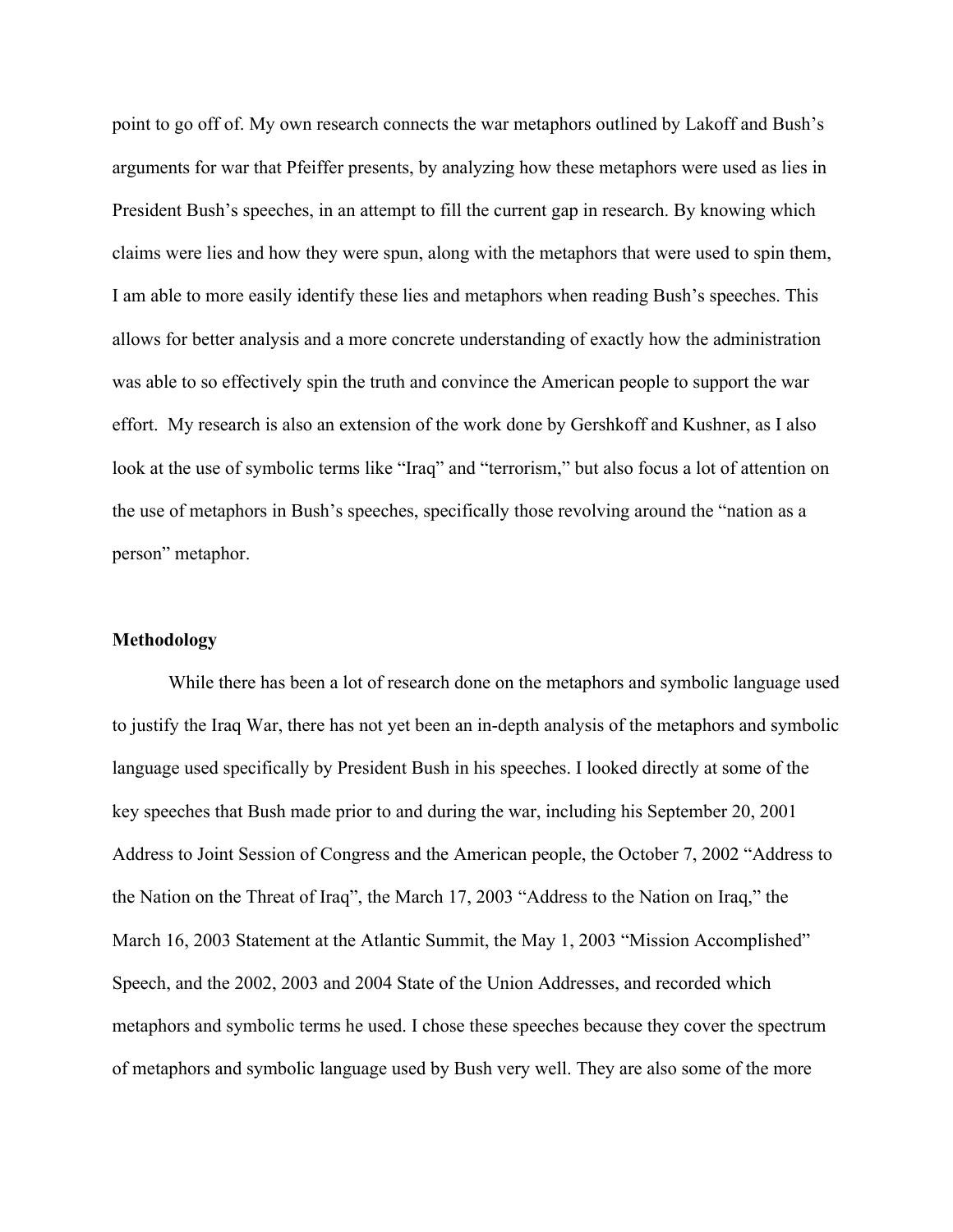well-known speeches, which suggests that they would have been more influential in shaping public opinion about the war. I looked at the speeches chronologically in order to see if Bush maintained the same rhetoric throughout the war's duration, or if he changed certain messages as the war progressed.

The main metaphor used in all of his speeches is the "Nation as a Person," from which various smaller metaphors are built off of, such as the Ruler-for-State Metonymy, the rescue and self-defense narratives, and the self-interest narrative, among others. Symbolic language was also heavily used by Bush in his speeches to convey a larger threat than what was actually present. This symbolic language included terms like "war on terror," "weapons of mass destruction," along with language that conveys the defense of key American values such as "freedom." When carefully looking at each speech, I noted instances where Bush used the metaphors and symbolic terms and categorized them based on what they were conveying, along with the context in which the speeches were delivered in. While this analysis will be extremely inciteful for gaining an understanding of how the Administration convinced people to agree with the war, there are, of course, limitations. One of the limitations is that I'm only examining eight speeches from before and during the war, which only captures a small period of time and therefore does not give a full picture of the rhetoric used. Second, while applying Lakoff's cognitive linguistic theory to the Bush's rhetoric leading up to and during the war is a novel approach, it may not render any new information that prior research has not already discussed. However, looking at key speeches made by the president will provide for a good understanding of the story that the administration was attempting to portray, since Bush's speeches are the ones that were most likely heard by the public, and arguably, the most influential ones.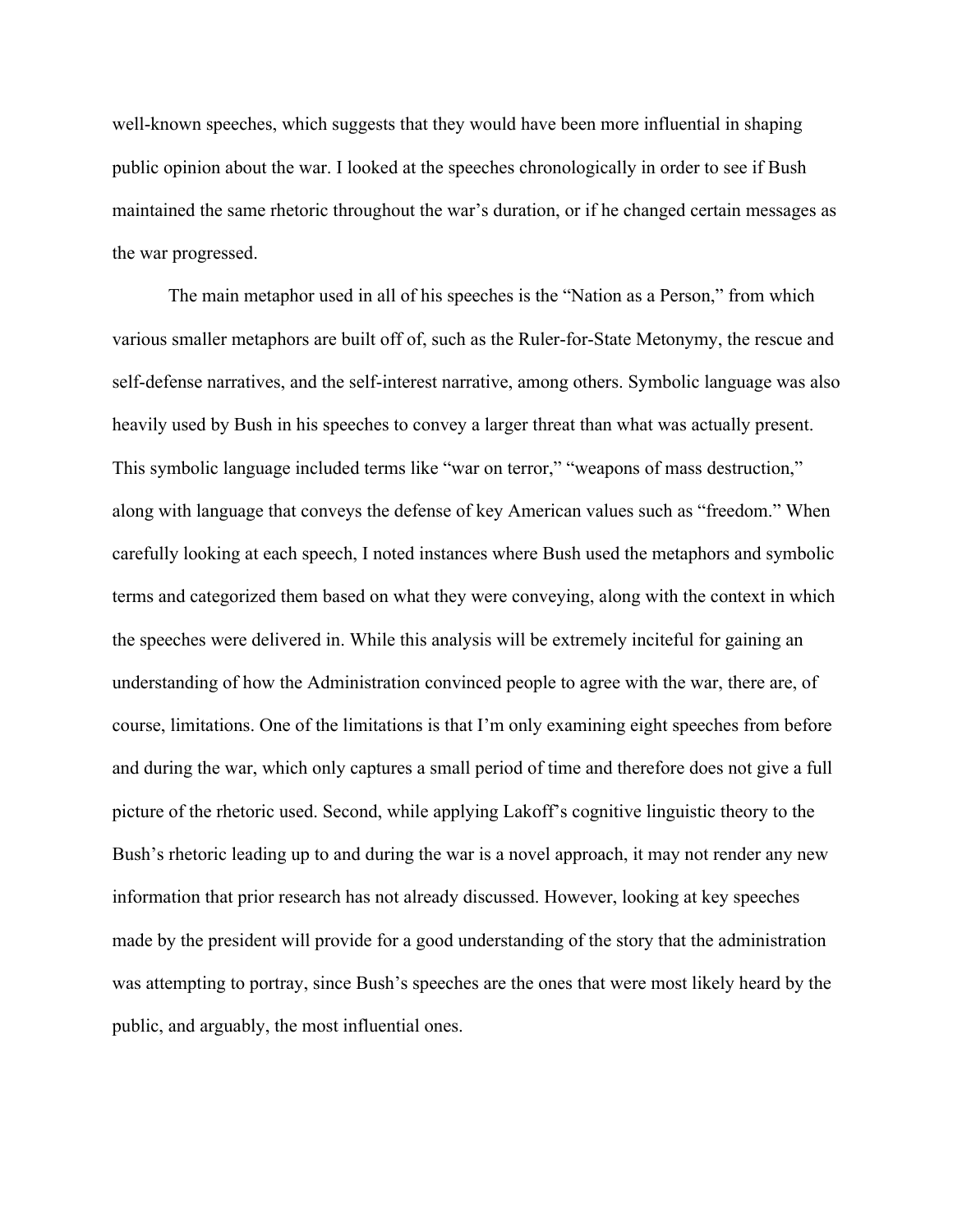## **Address to Congress 2001: A Fight for Freedom and the Threat of Terrorism**

Bush gave this speech about a week after 9/11. He used the word "freedom" 13 times in this speech, which is strategic since it is a very important value to Americans and therefore, they will be more than willing support efforts to defend it. He also used the word "war" 12 times, which automatically creates the association in people's minds that the only logical response to the attacks is war. Bush proclaimed that we were "called to defend freedom" as "the advance of human freedom...now depend [ed] on us," and described the terrorists as "enemies of freedom [who] had committed an act of war against our country." Bush asked the American people to "uphold the values of America" assuring them that "as long as the United States of America is determined and strong this will not be an age of terror, this will be an age of liberty, here and across the world." This was an argument to encourage Americans to be enthusiastic about fighting terrorism and priming them to support any future efforts against it, hence the massive support that the administration was able to garner for the war. The words "war" and "fight" traditionally have negative associations and therefore are not likely to arouse positivity and hope in people. However, Bush framed the war on terror to be a "fight for all who believe in progress and pluralism, tolerance and freedom" all of which are words that have positive connotations to Americans. The war was therefore not seen as an aggression on our part, but an act of defense, which ties into the self-defense/rescue narrative. Bush claimed that this was "not just America's fight" and "what [was] at stake [was] not just America's freedom." Not only were we defending ourselves, we were defending the world, and especially the Iraqi people, from terrorism, and promoting freedom. Bush claimed that America would "lift a dark threat of violence" and that we would rally the world to our cause "by our efforts, by our courage" which contributes to the narrative that America is a hero, saving the world from terrorism. He proclaimed that "the war on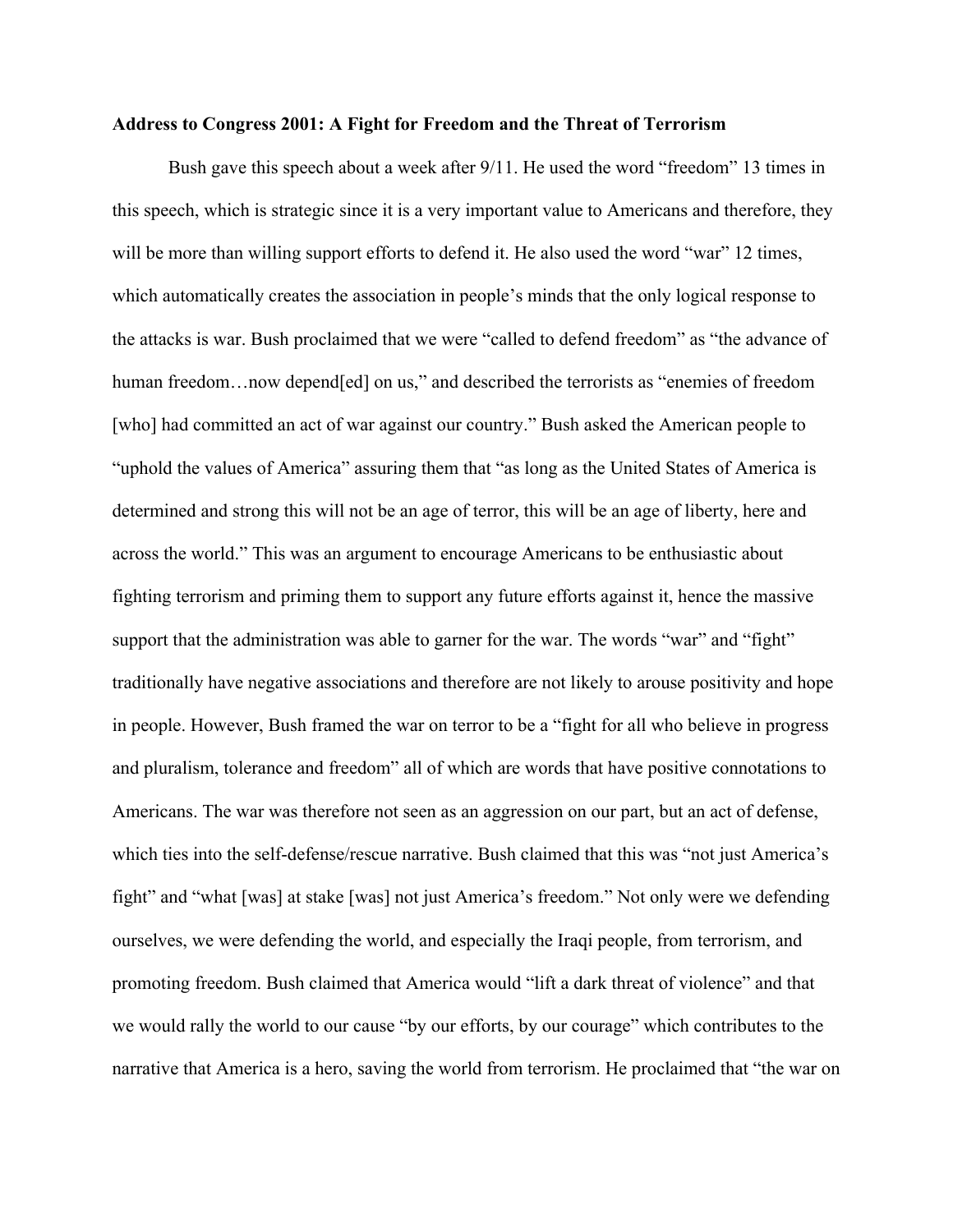terror begins with al Qaeda, but it does not end there" and "it will not end until every terrorist group of global reach has been found, stopped and defeated" which primed Americans to expect further action.

#### **State of the Union 2002: Rescuing the World from Terrorism**

The 2002 State of the Union Address was the first one after the events of 9/11 and the start of the war in Afghanistan. Bush knew Americans would be watching, so he assured them that "Iraq continue[d] to flaunt its hostility toward America and to support terror" and that "states like these, and their terrorist allies, constitute an axis of evil, aiming to threaten the peace of the world," which automatically connects Saddam to the terrorists, making it easier to justify waging war against Iraq. It also appeals to the American value of peace, which Bush claims is being threatened by Saddam, and therefore, must be defended. He warned Americans that "we can't stop short. If we stop now—leaving terror camps intact and terror states unchecked—our sense of security would be false and temporary" which was a way to prime Americans to be ready for more war, fought in the name of freedom and security. He also stated that Saddam's regime "had already used poison gas to murder thousands of its own citizens," which contributed to the idea that Saddam was a murderous tyrant. Bush warned that "the price of indifference would be catastrophic" which was a way of priming Americans to accept that war would be a necessary defense against terror. Bush urged everyone to contribute to helping and spreading good in the world, claiming that he knew "we [could] overcome evil with greater good." He argued that beyond the objective of eliminating threats, our goal was to achieve "a just and peaceful world beyond the war on terror," which contributes to the idea of America as the hero in the rescue/self-defense narrative, as he claims it is our job to help the world find peace and freedom.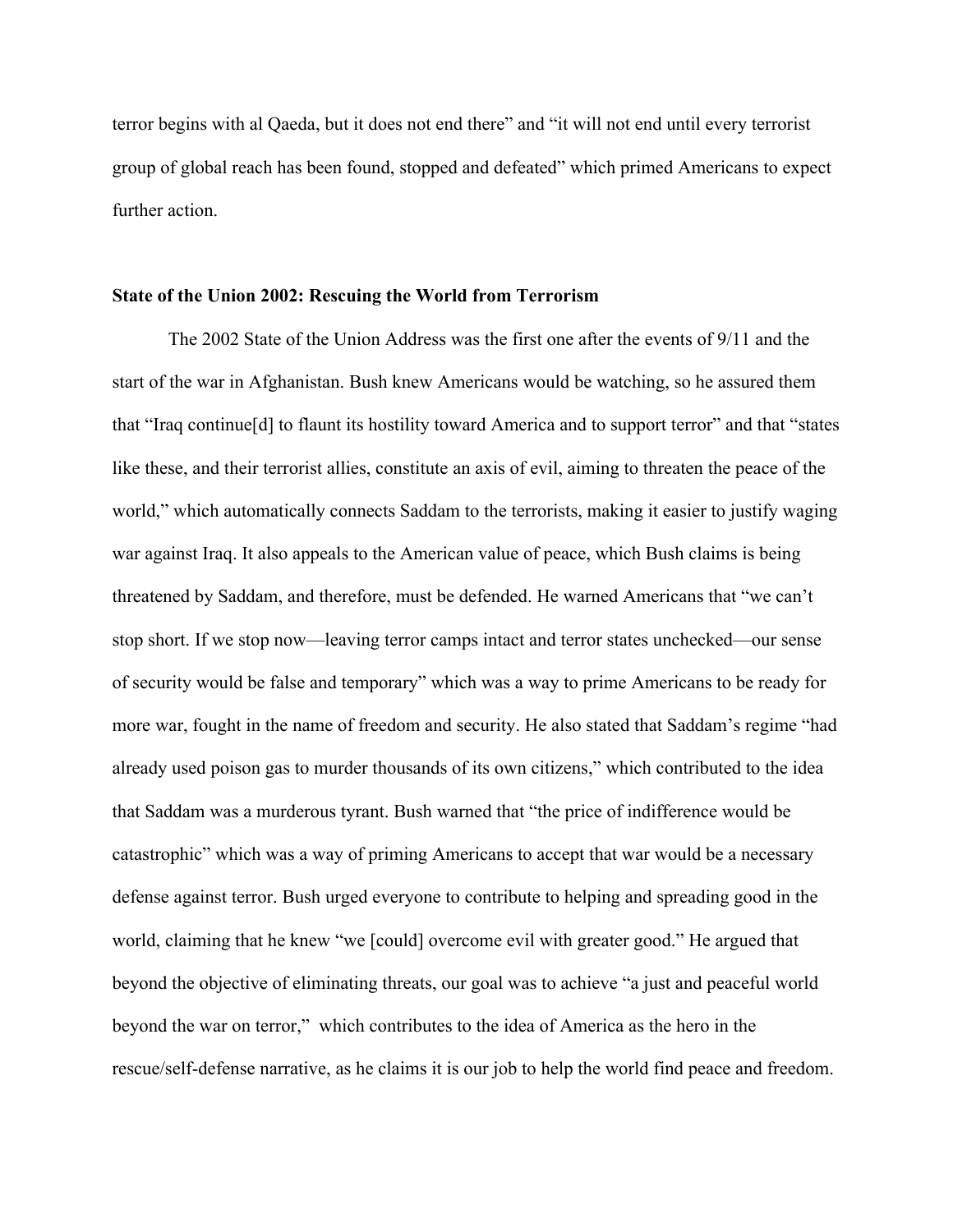# **October 7, 2002 Address to the Nation on the Threat of Iraq: Rescuing Iraqis from Terrorism**

This speech was one of the first times that Bush solely focused on the threat of Iraq. He began by directly classifying Iraq as a "grave threat to peace" and announced, "America's determination to lead the world in confronting that threat." He claimed that "the fundamental problem with Iraq remains the nature of the regime, itself" because "Saddam Hussein is a homicidal dictator who is addicted to weapons of mass destruction." Bush reminded Americans that the U.S "[had] never permitted the brutal and lawless to set history's course," which referred to Saddam, who was the villain and a threat to the world, and reestablished the U.S's role as a hero, arguing that "we [would] secure our nation, protect our freedom, and help others to find freedom of their own." Bush stressed that people everywhere prefer "freedom to slavery; prosperity to squalor; self-government to the rule of terror and torture," and as a friend to the Iraqi people, the U.S would help them achieve those things. Additionally by stating that "America is a friend to the people of Iraq," and reassuring that we were only targeting "the regime that enslaves them and threatens us," Bush reinforced the ruler-for-state metonymy in which any action against Iraq was targeted only at Saddam and not the Iraqi people. He also mentioned the massive amounts of WMDs that Saddam has produced and used against his own people and his neighbors, such as "horrible poisons and diseases and gases and atomic weapons." This served as a fear tactic to get the American people to support the war, while portraying the Iraqi people as Saddam's victims. In this speech, Bush also makes an effort to establish a connection between Saddam and various international terrorist groups, claiming that "we know that Iraq is continuing to finance terror and gives assistance to groups that use terrorism to undermine Middle East peace." He claimed that Iraq and al Qaeda shared a common enemy, the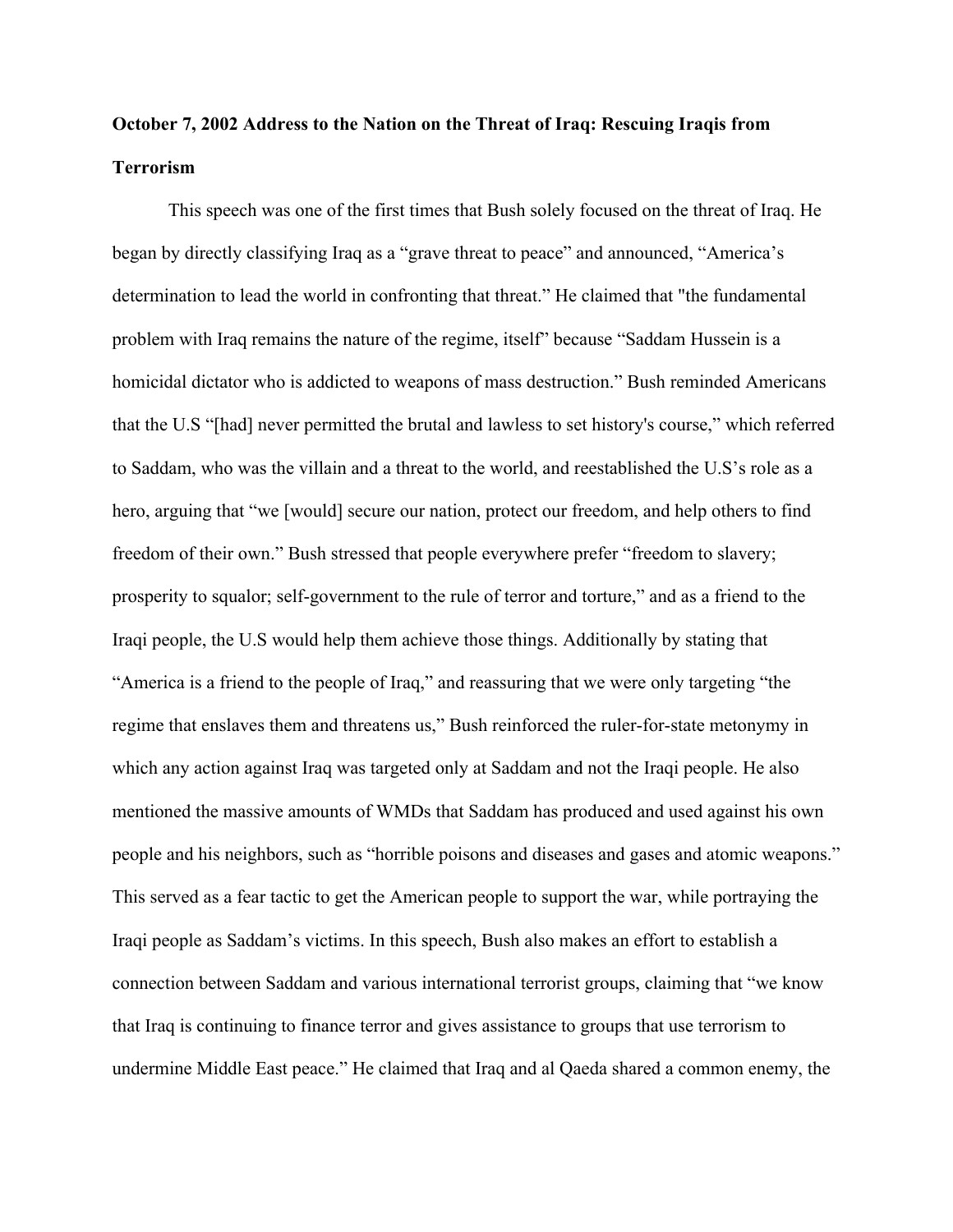United States, and that "Saddam Hussein's regime gleefully celebrated the terrorist attacks on America," which strengthens the idea that he was somehow involved in 9/11 in the minds of Americans. Bush concluded his speech by assuring the American people, "we will meet the responsibility of defending human liberty against violence and aggression," and "by our actions, we will secure the peace, and lead the world to a better day" which reiterated America's role as the world's hero.

## **State of the Union 2003: Terrorism and WMDs**

This speech happened a few months before we officially went into Iraq and therefore Bush had to be extremely tactical in his language use. He told the American people that, the gravest danger facing America and the world, is outlaw regimes that seek and possess nuclear, chemical, and biological weapons," and "could use such weapons for blackmail, terror, and mass murder (…) or sell those weapons to terrorist allies, who would use them without the least hesitation," which was an extremely tactical way of garnering support for war. Bush then went on to describe the massive amounts of WMDs that Saddam possessed and all the effort he had put into hiding them from the U.N. Citizens were therefore, able to make the connection between what has been told to them about Iraq, and what the President described as the "gravest danger to the war on terror" and conclude that therefore, Iraq was a massive threat. President Bush directly called out Saddam Hussein and accused him of failing to disarm his weapons from the Gulf War, claiming nothing had restrained Saddam's pursuit of these weapons He claimed that the only reason Saddam had "gone to elaborate lengths, spend enormous sums, taken great risks to build and keep weapons of mass destruction" was to "dominate, intimidate, or attack," all of which present a threat to the world and U.S citizens and therefore justify U.S plans to defeat Saddam in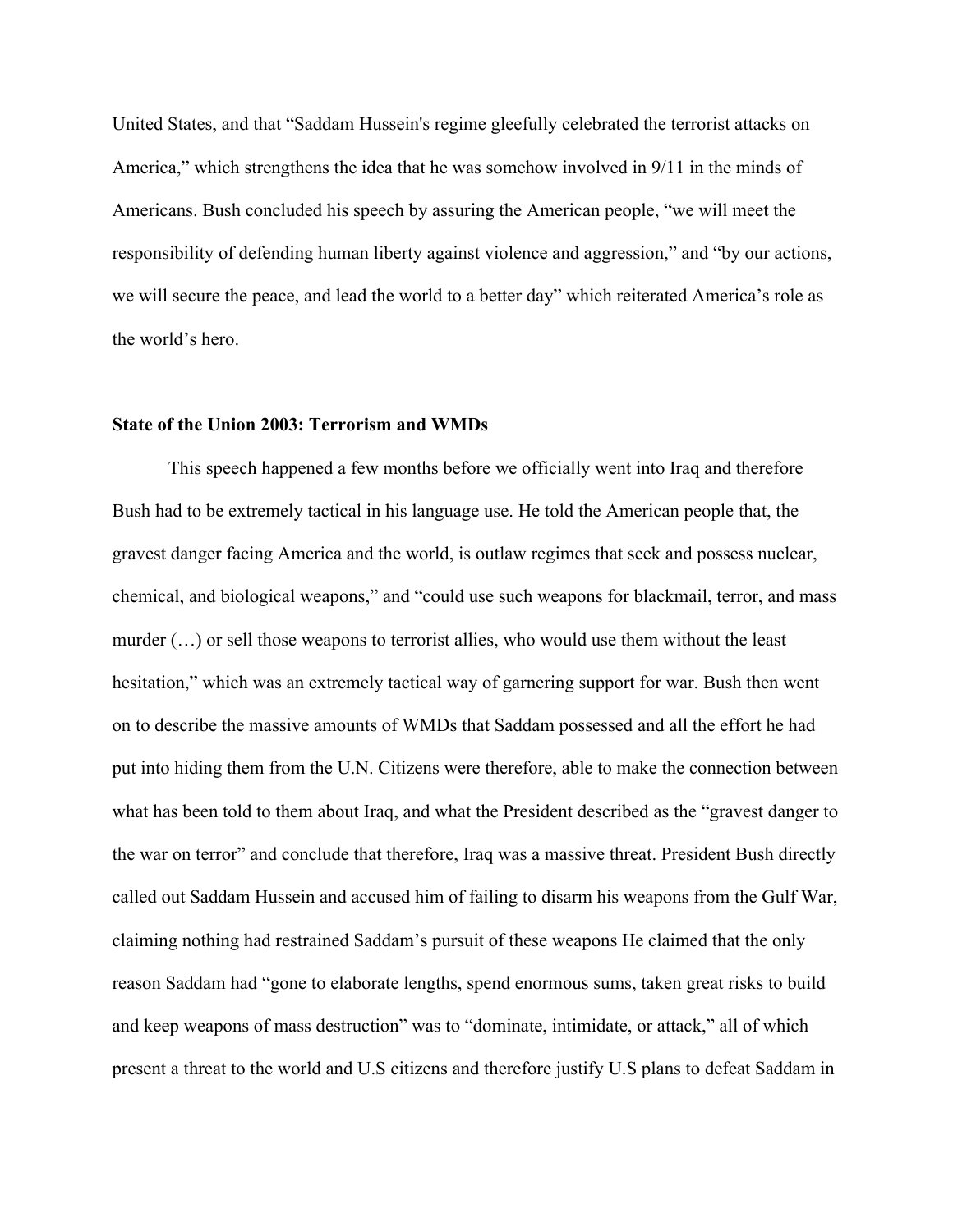the minds of Americans. He also strengthened the connection association of Saddam with al Qaeda by telling the American people that "Evidence from intelligence sources, secret communications, and statements by people now in custody reveal[ed] that Saddam Hussein aids and protects terrorists, including members of al Qaeda." While this evidence did not exist, and Saddam did not have any connections to al Qaeda, this claim allowed American people to associate Saddam Hussein with terrorism, something they already viewed as a massive threat, and therefore also perceive Saddam as a threat to our safety and security. Bush warned that "if Saddam Hussein does not fully disarm, for the safety of our people and for the peace of the world, we will lead a coalition to disarm him." While this is essentially a statement of the fact that we will go to war against Iraq, Bush frames it in a way that it appears to be a rescue mission, by assuring that "we will bring to the Iraqi people food and medicines and supplies — and freedom."

#### **March 16, 2003 Statement at the Atlantic Summit: Villain & Victim Narrative**

Bush made this speech in front of other world leaders, and therefore, he had to really frame the war as a rescue mission in order to justify it. He claimed that "Iraq's talented people, rich culture, and tremendous potential [had] been hijacked by Saddam Hussein" and that the "Iraqi people deserve[d] to be lifted from insecurity and tyranny and freed to determine for themselves the future of their country." This served as a way to distinguish between Saddam as the villain and the Iraqi people as his victims and assured the world that U.S efforts against Iraq were all aimed at Saddam. Bush assured the world that U.S would "support the Iraqi people's aspirations" and work to prevent and repair damage by Saddam Hussein's regime which again played into the rescue narrative. Bush also called upon the international community to join the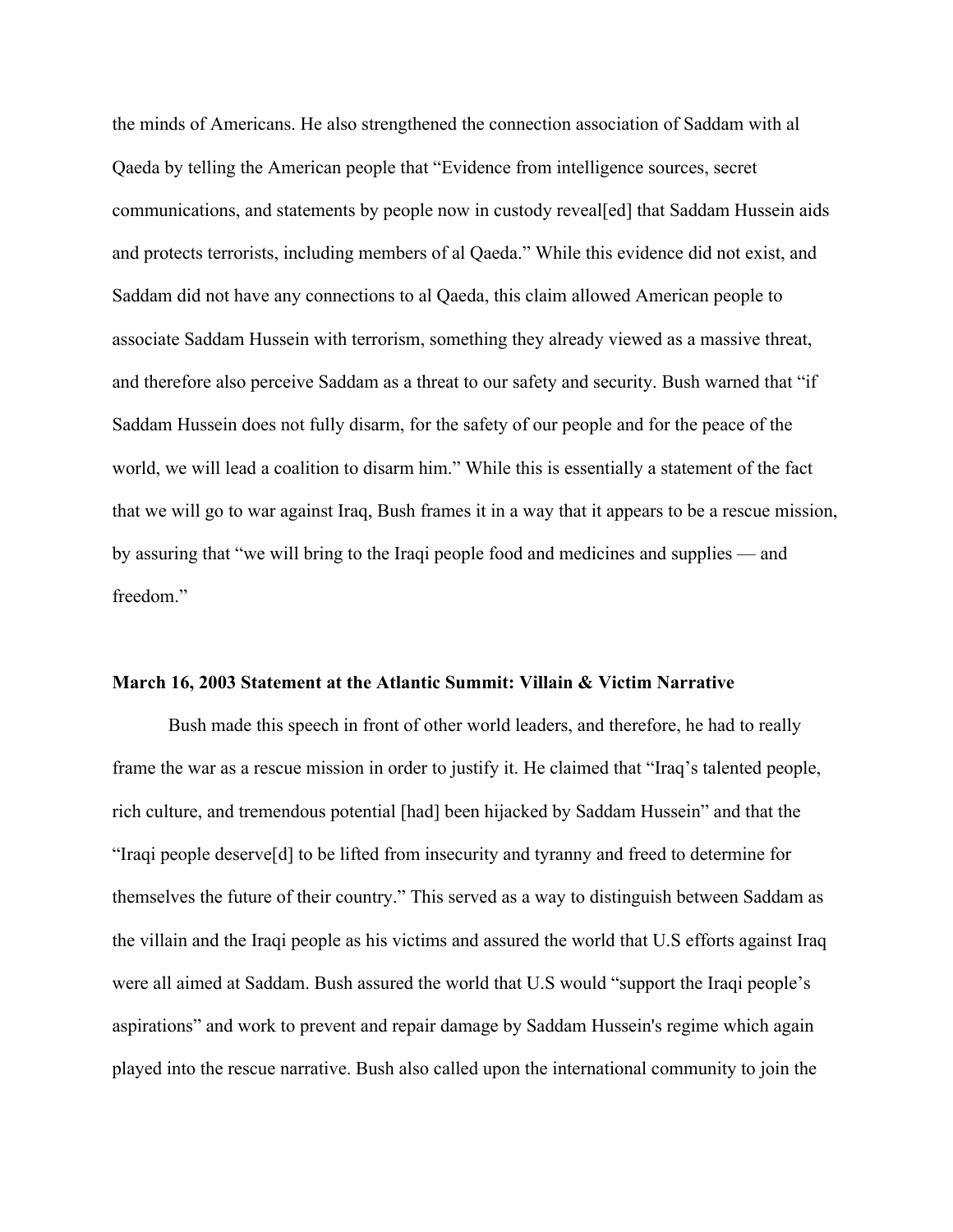U.S in the effort of "helping to realize a better future for the Iraqi people," which again framed them as the victims who needed to be rescued.

## **March 17, 2003 Address to the Nation on Iraq: Rescue Narrative and "Nation as A Person"**

Bush gave this speech a few days before we formally went into Iraq and therefore, he had to magnify the threat of Saddam as much as possible. He conceptualized Iraq in terms of a single person, Saddam Hussein, and framed every action as being taken against him specifically, and not the people of Iraq. He assured both Americans and Iraqis that "if we must begin a military campaign, it will be directed against the lawless men who rule your country and not against you," (2003) because the American people had to be assured that the U.S was going in to fight the villain, and not injure the victims even more. He also distinguished between the Iraqi people and Saddam by stating that "unlike Saddam Hussein, we believe the Iraqi people are deserving and capable of human liberty." He assured the Iraqi people that "the tyrant will soon be gone. The day of your liberation is near," which also assured Americans that U.S intervention in Iraq would guarantee the Iraqi people freedom from Saddam's tyrannical rule. This also presented us as the heroes, rescuing the innocent victims from the villain by "tear[ing] down the apparatus of terror" and helping the Iraqi people "build a new Iraq that is prosperous and free." The hero "balances the moral books" by defending the victim because "just as it is important that financial books be balanced, so it is important that moral books be balanced" (Lakoff 46). Based on how Lakoff defines the terms in *Moral Politics,* by entering this war, the U.S would be threatening Saddam with retribution and offering the people of Iraq restitution on his behalf.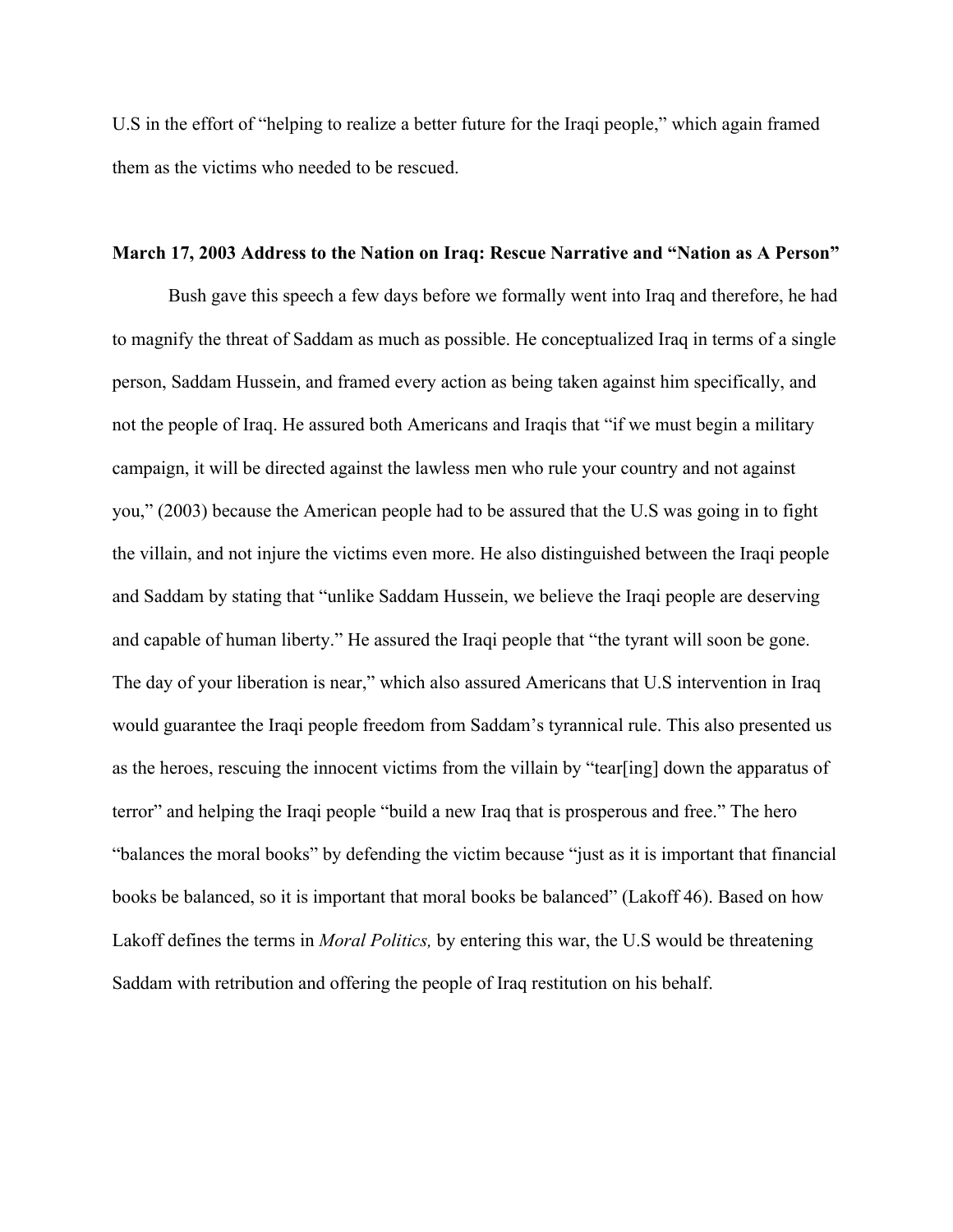## **May 1, 2003 "Mission Accomplished" Speech: Freedom and Terrorism**

This is one of the most recognized speeches Bush made in relation to this conflict. He knew this speech would be widely publicized because in it, he was announcing the end of major combat in Iraq. He began by reminding the American people that we went into Iraq and "fought for the cause of liberty and for peace of the world," and addressed the soldiers, telling them, "because of you, our nation is more secure" and "the tyrant has fallen and Iraq is free." In stating this, not only does he reassure Americans that we fought for freedom in Iraq, but also reestablishes America as a hero. This allowed Americans to feel proud and gave them further reason to believe that going to war had been the right decision, since our mission was accomplished. Our invasion of Iraq was titled "Operation Iraqi Freedom," which speaks volumes about how the administration wanted it to be perceived and how important this value is to Americans. Bush further attempted to justify the invasion by asserting that "men and women in every culture need liberty like they need food and water and air" and that "everywhere that freedom arrives, humanity rejoices and everywhere that freedom stirs, let tyrants fear." This argument pushed forward the idea that freedom was a necessity for the Iraqis to get rid of Saddam's regime and therefore by bringing it to them, we were doing our duty as the heroes of the world. This again, served as a way for Americans to be able to justify the war in their minds, in case they were beginning to doubt it. Additionally, he made sure to remind Americans that during our mission in Iraq, we had only brought freedom and peace to the Iraqis, and not further injured them. He praised our military for the fact that they were able to "achieve military objectives without directing violence against civilians" which briefly touches on the "Nation as A Person" metaphor in that the threat of Iraq is only associated with Saddam, and not the Iraqi people.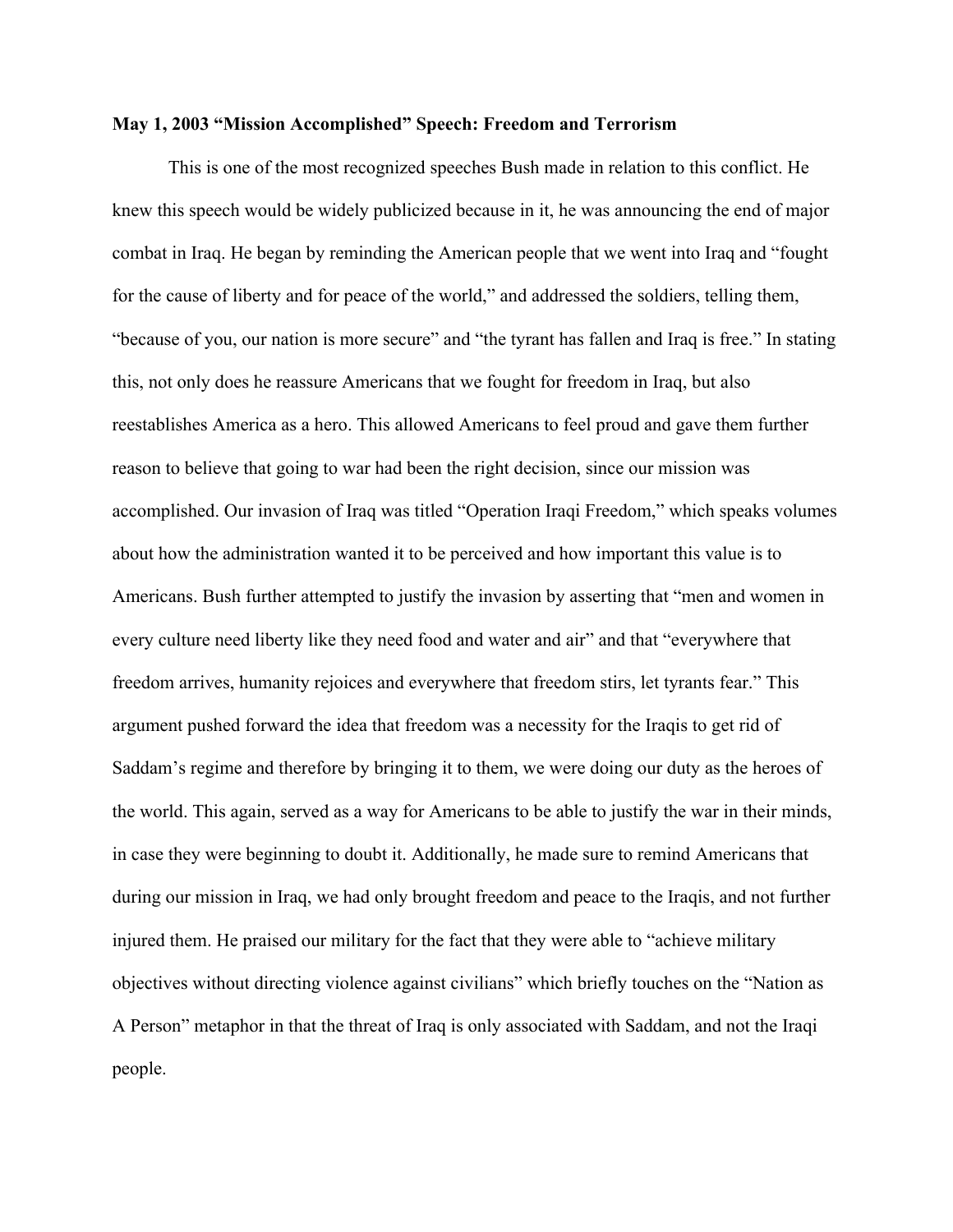Another major theme in this speech was terrorism, since Bush needed to reassure Americans that Iraq had been associated with the terrorists and therefore needed to be defeated. He claimed that "the battle of Iraq is one victory in a war on terror that began on September the 11th, 2001 and still goes on," and then spent a long time discussing the events of 9/11 and the threat of terrorism in general. This again, was a way to tie Iraq back into the war on terror to assure people that they knew what we were fighting for and against. He assured Americans that "the liberation of Iraq [was] a crucial advance in the campaign against terror" because "we ha[d] removed an ally of Al Qaida and cut off a source of terrorist funding," which went back to the administration's original argument in pushing for the war—that Iraq was directly funding and supporting al Qaeda. According to Bush, because we had defeated Saddam, "no terrorist network [would] gain weapons of mass destruction from the Iraqi regime, because the regime is no more," which served as a reassurance to Americans that by defeating Saddam, we were more protected against the threat of terrorism. While in reality this wasn't true, since Iraq was not involved with any of the terrorist threats to the U.S, thinking that this was true helped Americans justify the invasion once again. Despite all these claims about defeating a major terror threat, Bush made sure to remind citizens that "our mission continues [because] Al Qaida is wounded, not destroyed," which was meant to prepare them for further action that was going to be taken in Iraq. However, because the fact that we would be continuing in Iraq could raise concerns in the minds of some, wondering how long our soldiers would be there, Bush assured them that while "the war on terror is not over, it is not endless."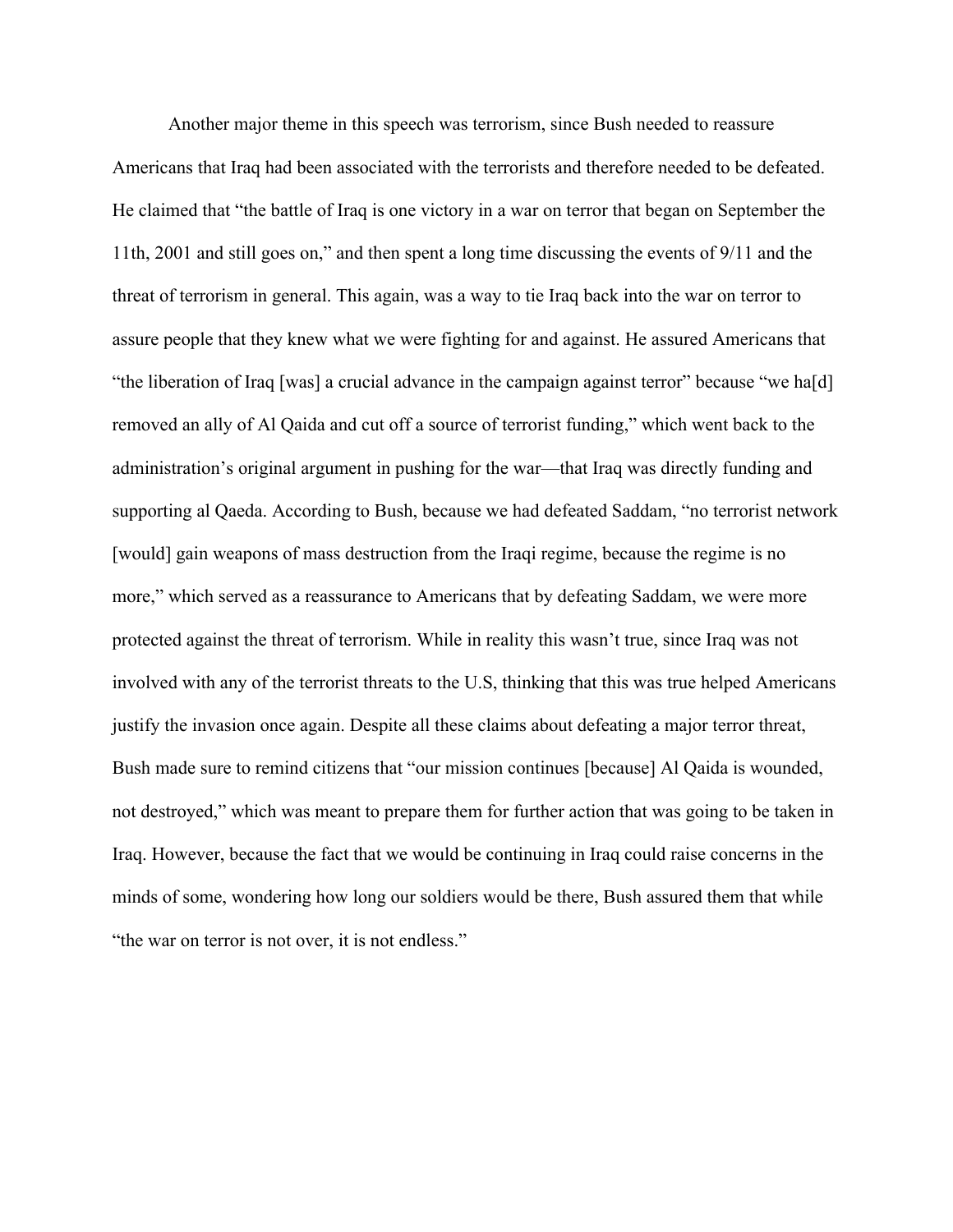## **2004 State of the Union 2004: The Value of Freedom & Why We Stayed in Iraq**

This speech took place almost a year after the invasion of Iraq, and therefore Bush had to carefully justify all the actions that the government had taken thus far. The very first thing that Bush addressed was the war on terror and how by helping the effort all around the world, Americans are "bringing hope to the oppressed, and delivering justice to the violent." This contributes to the narrative of America being a hero in the world, saving the world from terrorism. Bush discussed the success of the U.S mission in Afghanistan, boasting about all the great new things that had been established in their country, all thanks to the U.S "saving them." This perpetuated the idea of the U.S as the hero of the world and suggested that because of American leadership and resolve, the world was changing for the better. Bush claimed that thanks to the U.S, Saddam's rule had ended, and the people of Iraq were free, which again, contributes to the rescue narrative. As the invasion of Iraq had ended and people were becoming concerned with why we were still there, Bush argued that continuing efforts in Iraq was absolutely necessary, despite the many failures and protests. He assured the American people that the U.S would continue to make progress in Iraq and ensure that the Iraqi people live in freedom, because the "United States of America will never be intimidated by thugs and assassins," referring to the people who were angry about the defeat of Saddam's regime and were rising up against the American troops. This was a repetition of a statement Bush made in his March 17, 2003 Address to the Nation on Iraq, where he said that the U.S would "not be intimidated by thugs and killers." He also argued that "for all who love freedom and peace, the world without Saddam Hussein's regime is a better and safer place," a statement that justified the invasion of Iraq post-facto, because despite all the failures that had been coming to light, in the planning of post-invasion actions, Bush still wanted to assure the American public that invading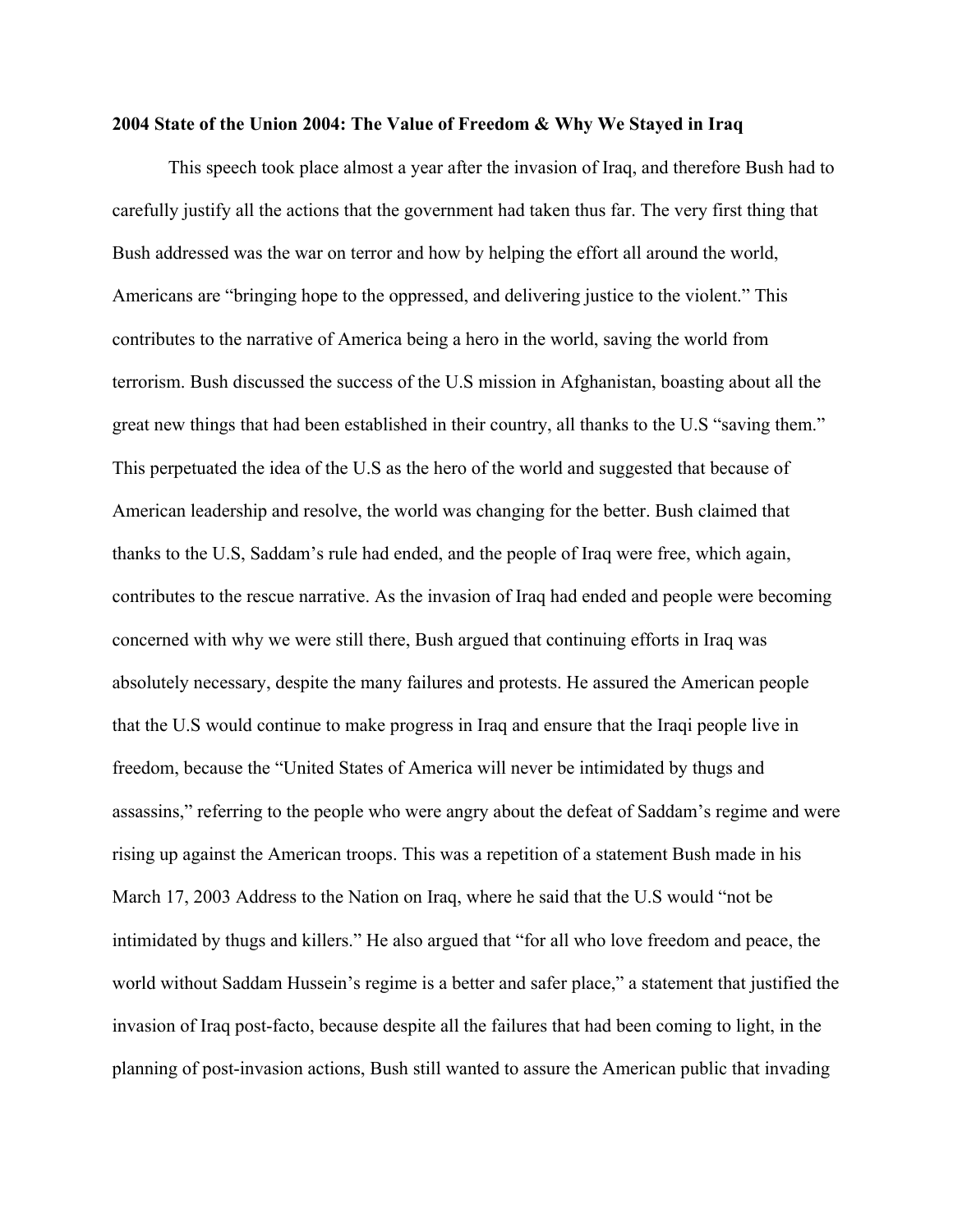Iraq had in fact been a good idea. He painted Saddam as the ultimate evil that served as a barrier to freedom and peace, two key American values, and argued that without Saddam, the people of Iraq were better off. This represented an idealistic viewpoint because it drew attention away from the fact that while Saddam was gone, Iraq was destroyed and the innocent civilians that the U.S had "rescued" from a murderous tyrant, were still suffering. He concluded his speech on a positive note, assuring people that "America [was] pursuing a forward strategy of freedom in the greater Middle East" and "would challenge enemies of reform, confront allies of terror, and expect a higher standard from our friend."

# **Summary of Findings:**

Through my analysis of Bush's speeches, I found that his rhetoric remained the same from the lead up to the war and all throughout its duration. He consistently used the "Nation as a Person" metaphor, and made statements relating to the American value of freedom, Saddam's connection to terrorism, and the presence of weapons of mass destruction in Iraq. I found a lot more references to terrorism and freedom, than I expected, most likely because they were the easiest associations to make in order to get Americans to support the war. From the moment that the 9/11 attacks happened, members of the administration knew they wanted to go to war in Iraq, and the idea of the "war on terror" gave them the perfect opportunity. Bush made a strategic move by describing the 9/11 attack as an act of war because when he began establishing the connections between Saddam and al Qaeda, and engrained the "fact" that Saddam had WMDs in people's minds, it became easier to justify an invasion of Iraq as just a part of the "war on terror." Americans greatly value freedom and fear terrorism and therefore, stressing those to concepts really drew people into supporting the war. Additionally, in order to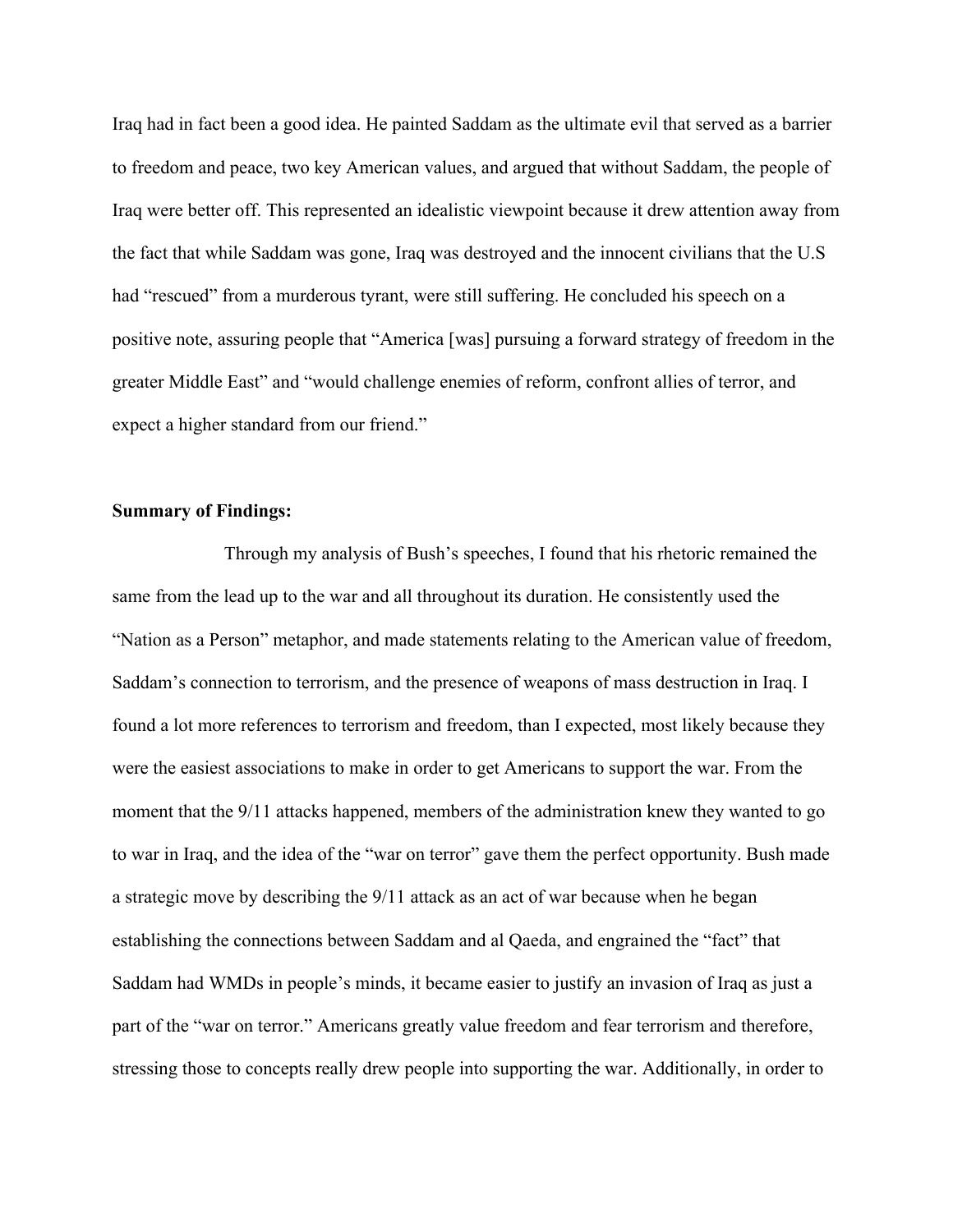make a case for the rescue narrative, Saddam had to be framed as an evil villain, which the administration did by constantly describing the crimes he had committed against his own people and all the weapons he had, which could have been used to harm his neighbors, and potentially even the U.S. Since Bush had already established Saddam as a murderous tyrant and linked him to terrorist activities, it was not difficult to convince people that he would readily use WMDs and attack Americans, just like al Qaeda had, by continuing to describe him using already established metaphors. I noticed that Bush restated a lot of his main claims throughout the speeches, most likely because he wanted to keep his rhetoric consistent, in order to further engrain certain ideas into people's minds and garner their support for the war. His various claims also complimented each other, which helped create a narrative that the American people could easily believe. I did not uncover any new metaphors or themes throughout my research, but I was able to closely analyze how the ones that have already been identified in previous research operated specifically in Bush's speeches. Because previous research had only identified the lies used by the Bush administration, without explaining how they operated, I believe that my analysis makes a contribution to the research available on this subject.

# **Conclusion:**

Manipulation and deception through rhetoric were widely used by the Bush administration to justify the Iraq war. The strategic uses of the "Nation as a Person" metaphor and consistent references to the American value of freedom, Saddam's connection to terrorism, and the presence of weapons of mass destruction in Iraq, painted a picture of Saddam Hussein, and therefore Iraq, as a prominent threat in the minds of Americans, leading them to support the administration's decision to go to war. These ideas became so engrained in people's minds, that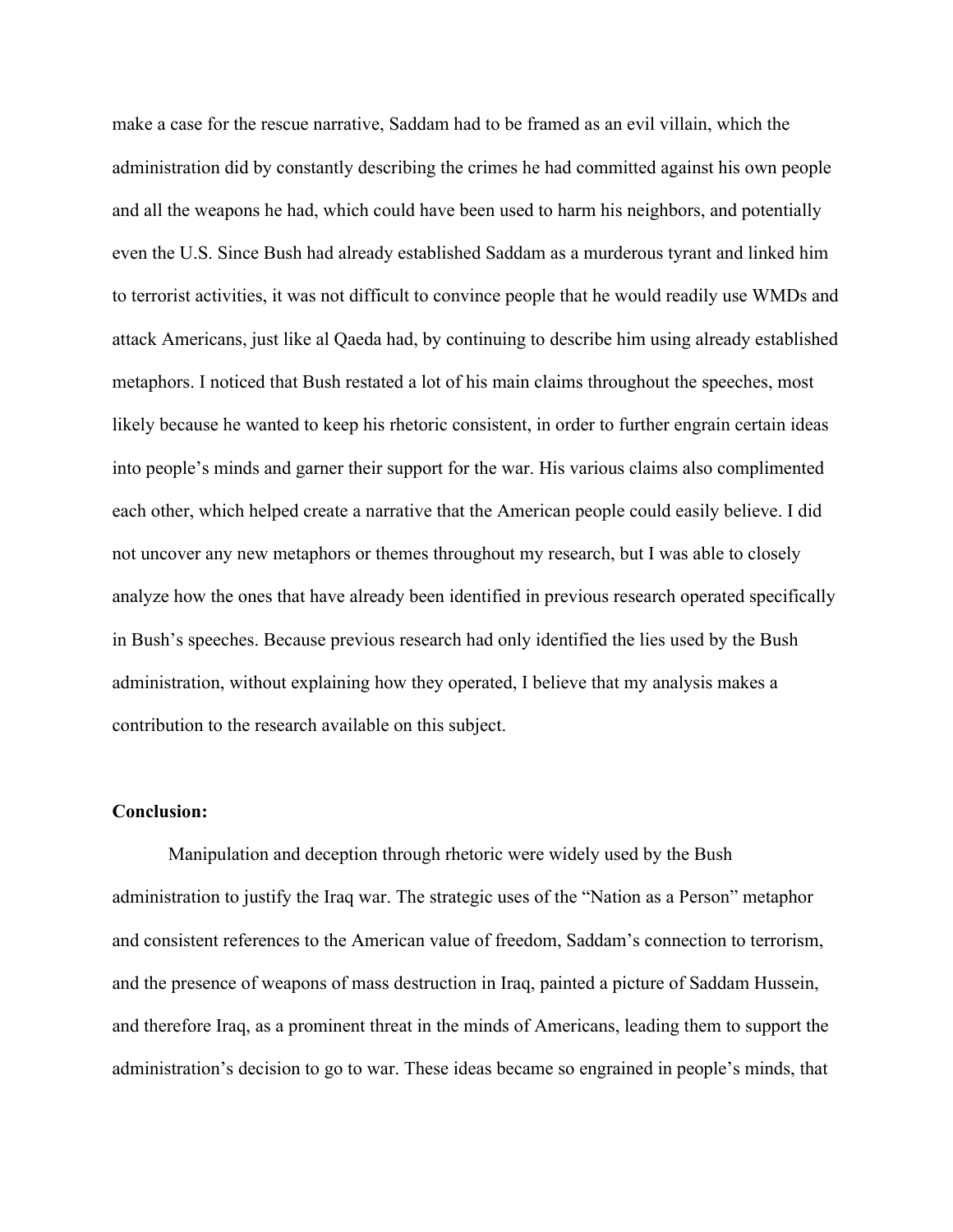they were able to dismiss any contradictory information and blindly accepted all the information they were being told. This is a prime example of conformation bias, which as George Lakoff explains, is a result of metaphorical frames being established in our minds. We process information through these frames and adjust that information to fit our preconceptions. The Bush administration began priming the American people for war against Iraq right after 9/11 because establishing these concepts early on allowed them to easily convince people that the war was justified later. Since people had already been primed to see Saddam Hussein as a threat to both our nation and to the world as a whole, they felt that defeating him was the only way to guarantee security and freedom for everyone.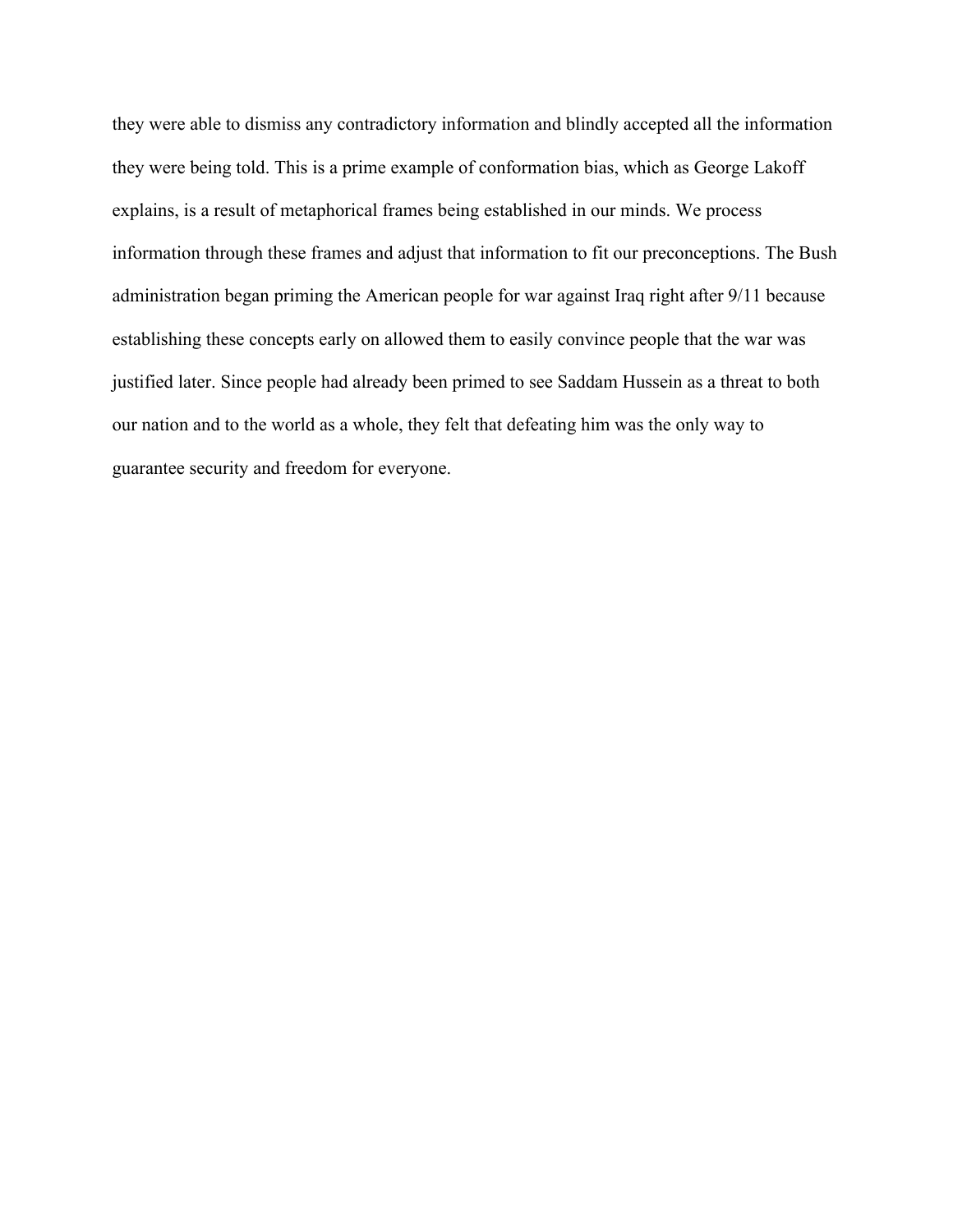# Works Cited:

- Bush, George H. "Address to the Joint Session of the 107th Congress." *White House Archives*, 20 Sept. 2001, georgewbushwhitehouse.archives.gov/infocus/bushrecord/documents/Selected Speeches George W B ush.pdf.
- Bush, George W. "2002 State of the Union Address." *National Archives and Records Administration*, National Archives and Records Administration, 29 Jan. 2002, georgewbush-whitehouse.archives.gov/news/releases/2002/01/20020129-11.html.
- Bush, George W. "2003 State of the Union Address." *The Washington Post*, WP Company, 28 Jan. 2003, www.washingtonpost.com/wp-srv/onpolitics/transcripts/bushtext\_012803.html.
- Bush, George W. "2004 State of the Union Address." *The Washington Post*, WP Company, 20 Jan. 2004, www.washingtonpost.com/wp-srv/politics/transcripts/bushtext\_012004.html.
- Bush, George W. "Address to the Nation on the Threat of Iraq." *George W. Bush: Address in Cincinnati on the Case for War on Iraq*, 7 Oct. 2002, americanrhetoric.com/speeches/gwbushwariniraqcincinnati.htm.
- Bush, George W. "Statement of the Atlantic Summit: A Vision for Iraq and the Iraqi People ." *National Archives and Records Administration*, National Archives and Records Administration, 16 Mar. 2003, georgewbushwhitehouse.archives.gov/news/releases/2003/03/20030316-1.html.
- Bush, George W. "'Mission Accomplished' Speech." *CNN*, Cable News Network, 1 May 2003, www.cnn.com/2003/US/05/01/bush.transcript/.
- Bush, George. "March 17, 2003: Address to the Nation on Iraq." *Miller Center*, 4 May 2017, millercenter.org/the-presidency/presidential-speeches/march-17-2003-address-nation-iraq.
- Foner, Eric. "The Contested History of American Freedom." *The Pennsylvania Magazine of History and Biography*, vol. 137, no. 1, 2013, pp. 13–31. *JSTOR*, doi:10.5215/pennmaghistbio.137.1.0013. Accessed 17 Mar. 2020.
- Gershkoff, Amy, and Shana Kushner. "Shaping Public Opinion: The 9/11-Iraq Connection in the Bush Administration's Rhetoric." *Perspectives on Politics*, vol. 3, no. 3, 2005, pp. 525– 537. *JSTOR*, www.jstor.org/stable/3689022. Accessed 17 Mar. 2020.
- Kellner, Douglas. "Bushspeak and the Politics of Lying: Presidential Rhetoric in the 'War on Terror.'" *Presidential Studies Quarterly*, vol. 37, no. 4, 2007, pp. 622–645. *JSTOR*, www.jstor.org/stable/27552281. Accessed 17 Mar. 2020.